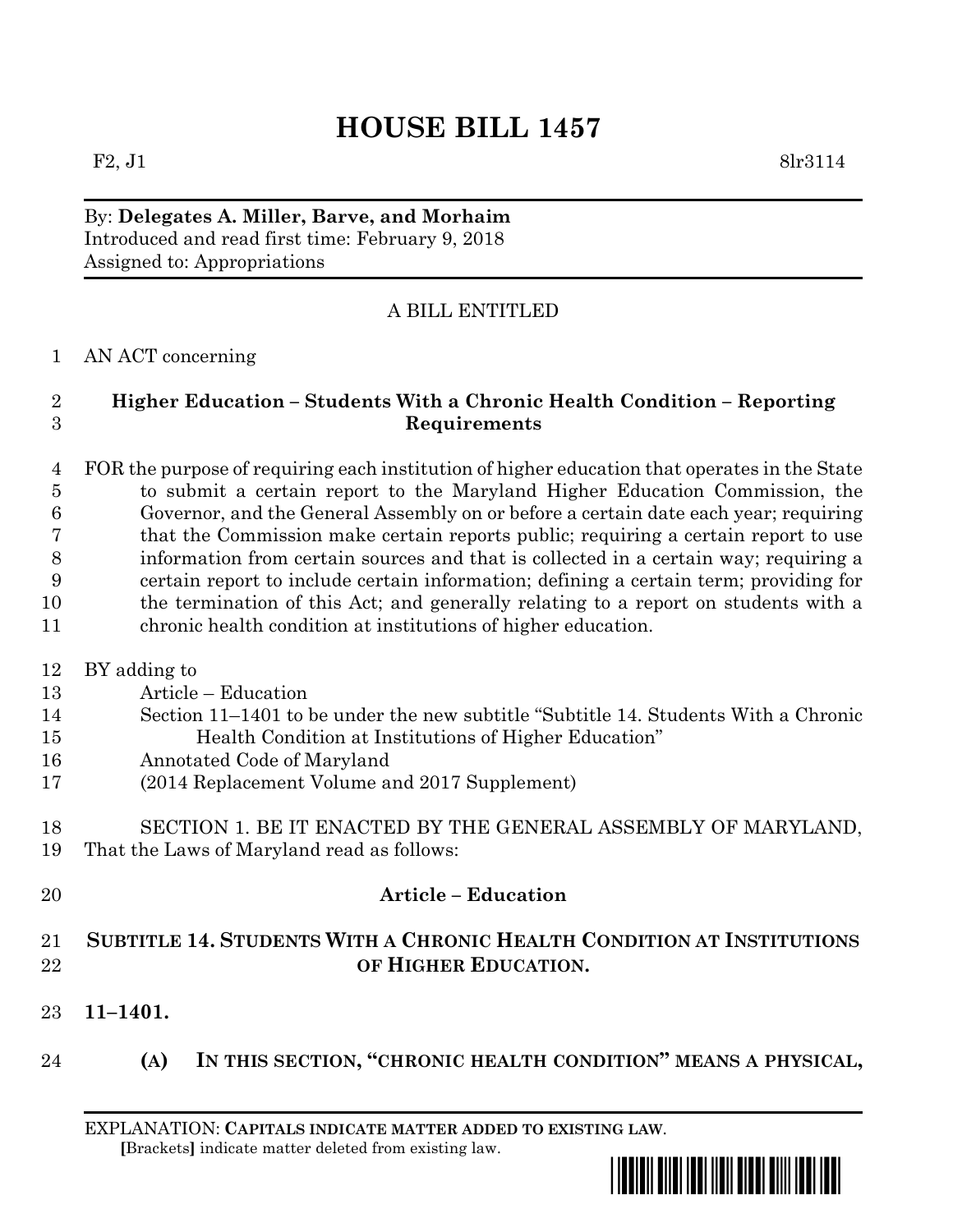#### **HOUSE BILL 1457**

 **DEVELOPMENTAL, BEHAVIORAL, OR EMOTIONAL CONDITION THAT REQUIRES HEALTH AND RELATED SERVICES FOR A PERIOD OF 3 MONTHS OR LONGER.**

 **(B) (1) ON OR BEFORE JULY 1, 2019, AND EACH YEAR THEREAFTER, EACH INSTITUTION OF HIGHER EDUCATION THAT OPERATES IN THE STATE SHALL SUBMIT A REPORT ON UNDERGRADUATE AND GRADUATE STUDENTS WITH A CHRONIC HEALTH CONDITION TO THE COMMISSION, THE GOVERNOR, AND, IN ACCORDANCE WITH § 2–1246 OF THE STATE GOVERNMENT ARTICLE, THE GENERAL ASSEMBLY.**

 **(2) THE COMMISSION SHALL MAKE THE REPORTS SUBMITTED UNDER THIS SUBSECTION AVAILABLE TO THE PUBLIC.**

 **(C) THE REPORT REQUIRED UNDER SUBSECTION (B) OF THIS SECTION SHALL USE INFORMATION:**

 **(1) OBTAINED FROM THE RECORDS OF THE INSTITUTION OF HIGHER EDUCATION;**

 **(2) THAT IS DE–IDENTIFIED AS REQUIRED BY THE FEDERAL HEALTH INSURANCE PORTABILITY AND ACCOUNTABILITY ACT, THE FEDERAL FAMILY EDUCATIONAL RIGHTS AND PRIVACY ACT, AND ANY IMPLEMENTING REGULATIONS; AND** 

 **(3) AGGREGATED BY THE INSTITUTION OF HIGHER EDUCATION OR STATEWIDE.**

 **(D) THE REPORT REQUIRED UNDER SUBSECTION (B) OF THIS SECTION SHALL INCLUDE:**

 **(1) ENROLLMENT INFORMATION, INCLUDING: (I) TOTAL STUDENT ENROLLMENT; (II) GRADUATION RATES FOR THE INSTITUTION OF HIGHER EDUCATION; (III) THE NUMBER OF PART–TIME AND FULL–TIME STUDENTS; (IV) THE NUMBER OF NONTRADITIONAL STUDENTS; (V) THE NUMBER OF STUDENTS WHO ARE 26 YEARS OLD OR OLDER; AND**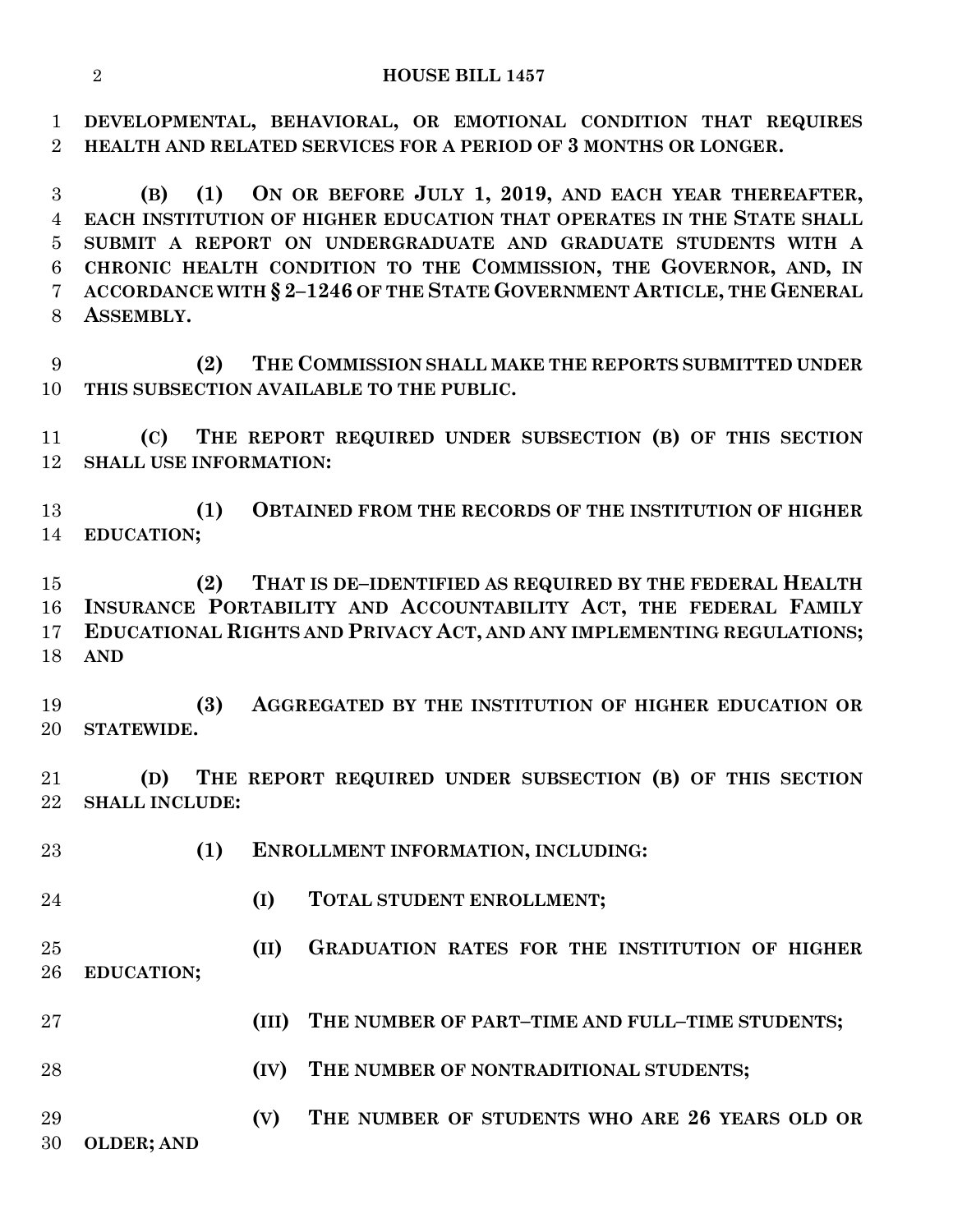**HOUSE BILL 1457** 3

 **(VI) THE TOTAL NUMBER OF STUDENTS LIVING ON CAMPUS; (2) INFORMATION ON STUDENTS WITH A CHRONIC HEALTH CONDITION, INCLUDING: (I) THE NUMBER OF STUDENTS WITH A CHRONIC HEALTH CONDITION; AND (II) THE METHOD BY WHICH THE INSTITUTION OF HIGHER EDUCATION DETERMINES THE NUMBER OF STUDENTS WITH A CHRONIC HEALTH CONDITION; (3) THE NUMBER OF STUDENTS WITH A CHRONIC HEALTH CONDITION THAT: (I) USE DISABILITY SERVICES; (II) USE HEALTH CENTER SERVICES; (III) ARE IN COUNSELING ON CAMPUS; (IV) PARTICIPATE IN STUDENT LIFE; (V) PARTICIPATE IN OTHER CAMPUS SERVICES; (VI) ARE ENROLLED PART TIME; (VII) ARE ENROLLED FULL TIME; (VIII) ARE NONTRADITIONAL STUDENTS; AND (IX) ARE AT LEAST 26 YEARS OLD; (4) THE NUMBER OF STUDENTS THAT HAVE BEEN DIAGNOSED WITH A CHRONIC HEALTH CONDITION AND AN INTELLECTUAL DISABILITY; (5) THE NUMBER OF STUDENTS WITH A CHRONIC HEALTH CONDITION LIVING ON CAMPUS AND A SUMMARY OF THEIR EXPERIENCES; (6) GRADUATION INFORMATION ON STUDENTS WITH A CHRONIC** 

**HEALTH CONDITION, INCLUDING:**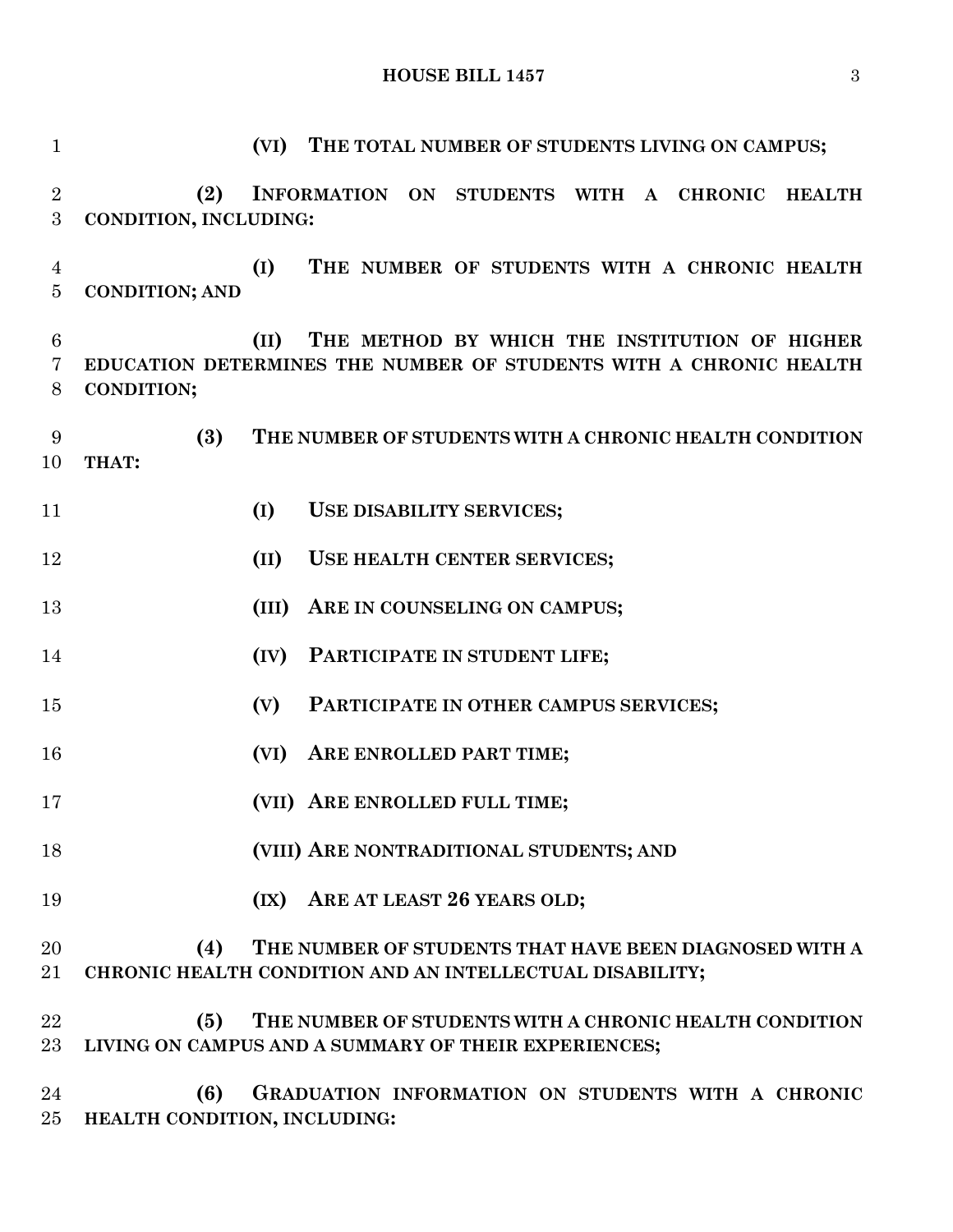|                                | <b>HOUSE BILL 1457</b><br>$\overline{4}$                                                                                                                                                                                                                                                                                |
|--------------------------------|-------------------------------------------------------------------------------------------------------------------------------------------------------------------------------------------------------------------------------------------------------------------------------------------------------------------------|
| $\mathbf{1}$<br>$\overline{2}$ | THE GRADUATION RATE OF STUDENTS WITH A CHRONIC<br>(I)<br>HEALTH CONDITION; AND                                                                                                                                                                                                                                          |
| 3<br>$\overline{4}$            | THE NUMBER OF YEARS IN WHICH STUDENTS WITH A<br>(II)<br>CHRONIC HEALTH CONDITION TYPICALLY GRADUATE;                                                                                                                                                                                                                    |
| $\overline{5}$<br>6<br>7<br>8  | (7)<br><b>INFORMATION ON THE PROGRAMS THE SCHOOL HAS TO SUPPORT</b><br>STUDENTS WITH A CHRONIC HEALTH CONDITION, INCLUDING WHETHER THE<br>INSTITUTION OF HIGHER EDUCATION OFFERS THE FOLLOWING PROGRAMS AND<br>HOW EACH PROGRAM IS STAFFED:                                                                             |
| 9                              | (I)<br><b>DISABILITY SERVICES;</b>                                                                                                                                                                                                                                                                                      |
| 10                             | (II)<br>HEALTH CENTER SERVICES;                                                                                                                                                                                                                                                                                         |
| 11                             | <b>COUNSELING;</b><br>(III)                                                                                                                                                                                                                                                                                             |
| 12                             | <b>STUDENT LIFE; AND</b><br>(IV)                                                                                                                                                                                                                                                                                        |
| 13                             | (V)<br><b>OTHER SERVICES;</b>                                                                                                                                                                                                                                                                                           |
| 14<br>15<br>16<br>17<br>18     | (8)<br>INFORMATION ON ACCOMMODATIONS THAT THE INSTITUTION OF<br>HIGHER EDUCATION MAKES SPECIFICALLY FOR STUDENTS WITH A CHRONIC<br>HEALTH CONDITION AND WHETHER STUDENTS THAT HAVE BOTH A CHRONIC<br>HEALTH CONDITION AND INTELLECTUAL DISABILITIES HAVE ACCESS TO THE<br>ACCOMMODATIONS, INCLUDING ACCOMMODATIONS FOR: |
| 19                             | (I)<br>ABSENCES, INCLUDING:                                                                                                                                                                                                                                                                                             |
| 20                             | 1.<br>TUTORING;                                                                                                                                                                                                                                                                                                         |
| 21                             | 2.<br>NOTE TAKERS;                                                                                                                                                                                                                                                                                                      |
| 22<br>$23\,$                   | 3.<br>METHODS TO ASSIST THE STUDENT IN STAYING ON<br><b>SCHEDULE; AND</b>                                                                                                                                                                                                                                               |
| 24<br>25                       | METHODS TO ASSIST THE STUDENT IN CATCHING UP<br>4.<br>WITH MISSED CLASSES;                                                                                                                                                                                                                                              |
| 26                             | <b>GENERAL TUTORING;</b><br>(II)                                                                                                                                                                                                                                                                                        |
| $27\,$                         | PEER SUPPORT;<br>(III)                                                                                                                                                                                                                                                                                                  |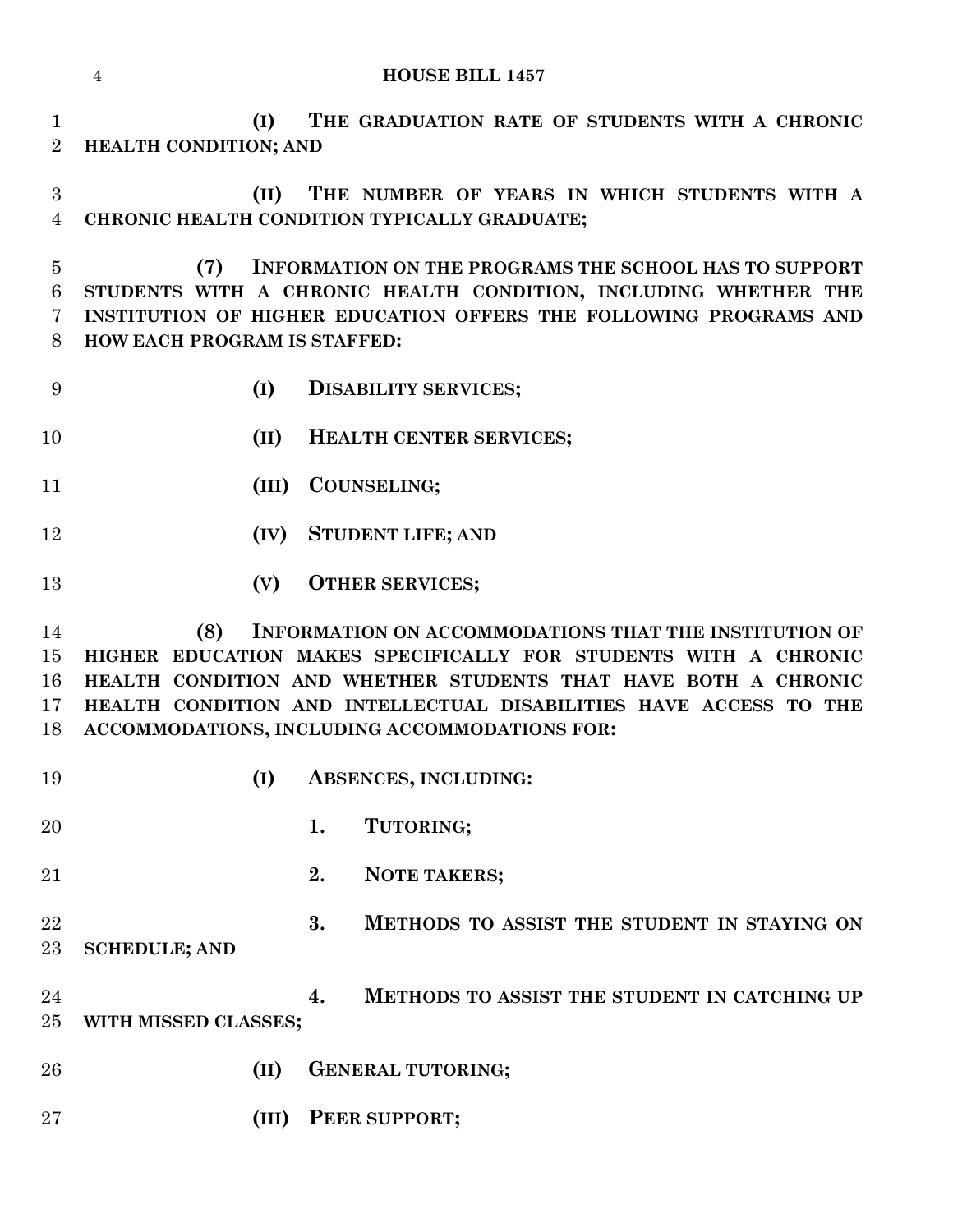## **HOUSE BILL 1457** 5

| 1                     | (IV)<br>TECHNOLOGY SUPPORT;                                                                                                                                                             |
|-----------------------|-----------------------------------------------------------------------------------------------------------------------------------------------------------------------------------------|
| $\overline{2}$        | (V)<br>UNIVERSALLY DESIGNED LEARNING MATERIALS;                                                                                                                                         |
| 3                     | CLASS PARTICIPATION BY VIDEO;<br>(VI)                                                                                                                                                   |
| $\overline{4}$        | (VII) EXTENSIONS ON DUE DATES OR EXAMS; AND                                                                                                                                             |
| 5                     | (VIII) MODIFIED OR ADAPTED WORKLOADS;                                                                                                                                                   |
| $\boldsymbol{6}$<br>7 | (9)<br>THE NUMBER OF STUDENTS THAT USE THE ACCOMMODATIONS<br>LISTED IN ITEM (8) OF THIS SUBSECTION;                                                                                     |
| 8<br>9<br>10          | (10) INFORMATION REGARDING WHETHER THE INSTITUTION OF<br>HIGHER EDUCATION PROVIDES ANY ADDITIONAL ACCOMMODATIONS OTHER THAN<br>THOSE LISTED IN ITEM (8) OF THIS SUBSECTION;             |
| 11<br>12              | (11) INFORMATION ON ANY OTHER POLICIES, SERVICES,<br><b>OR</b><br>PROGRAMS FOR STUDENTS WITH A CHRONIC HEALTH CONDITION;                                                                |
| 13<br>14              | (12) THE NUMBER OF STUDENTS WITH A CHRONIC HEALTH CONDITION<br>THAT PARTICIPATE IN:                                                                                                     |
| 15                    | <b>INTERNSHIPS;</b><br>(I)                                                                                                                                                              |
| 16                    | <b>WORK ON CAMPUS;</b><br>(II)                                                                                                                                                          |
| 17                    | <b>WORK STUDY PROGRAMS;</b><br>(III)                                                                                                                                                    |
| 18                    | <b>CLUBS; AND</b><br>(IV)                                                                                                                                                               |
| 19                    | <b>SPORTS;</b><br>(V)                                                                                                                                                                   |
| 20<br>21              | INFORMATION ON THE INSTITUTION OF HIGHER EDUCATION'S<br>(13)<br>POLICY ON ATTENDANCE AND HOW IT AFFECTS STUDENTS WITH A CHRONIC HEALTH                                                  |
| 22<br>23<br>24<br>25  | <b>CONDITION;</b><br>INFORMATION ON THE PROTOCOL FOR STUDENTS WITH A<br>(14)<br>CHRONIC HEALTH CONDITION WHO MISS CLASS, ASSIGNMENTS, OR EXAMS DUE TO A<br>HEALTH PROBLEM OR EMERGENCY; |
|                       |                                                                                                                                                                                         |

 **(15) INFORMATION REGARDING WHETHER STUDENTS ARE REQUIRED TO REPORT ILLNESSES BEFORE MISSING A DEADLINE OR AN EXAM;**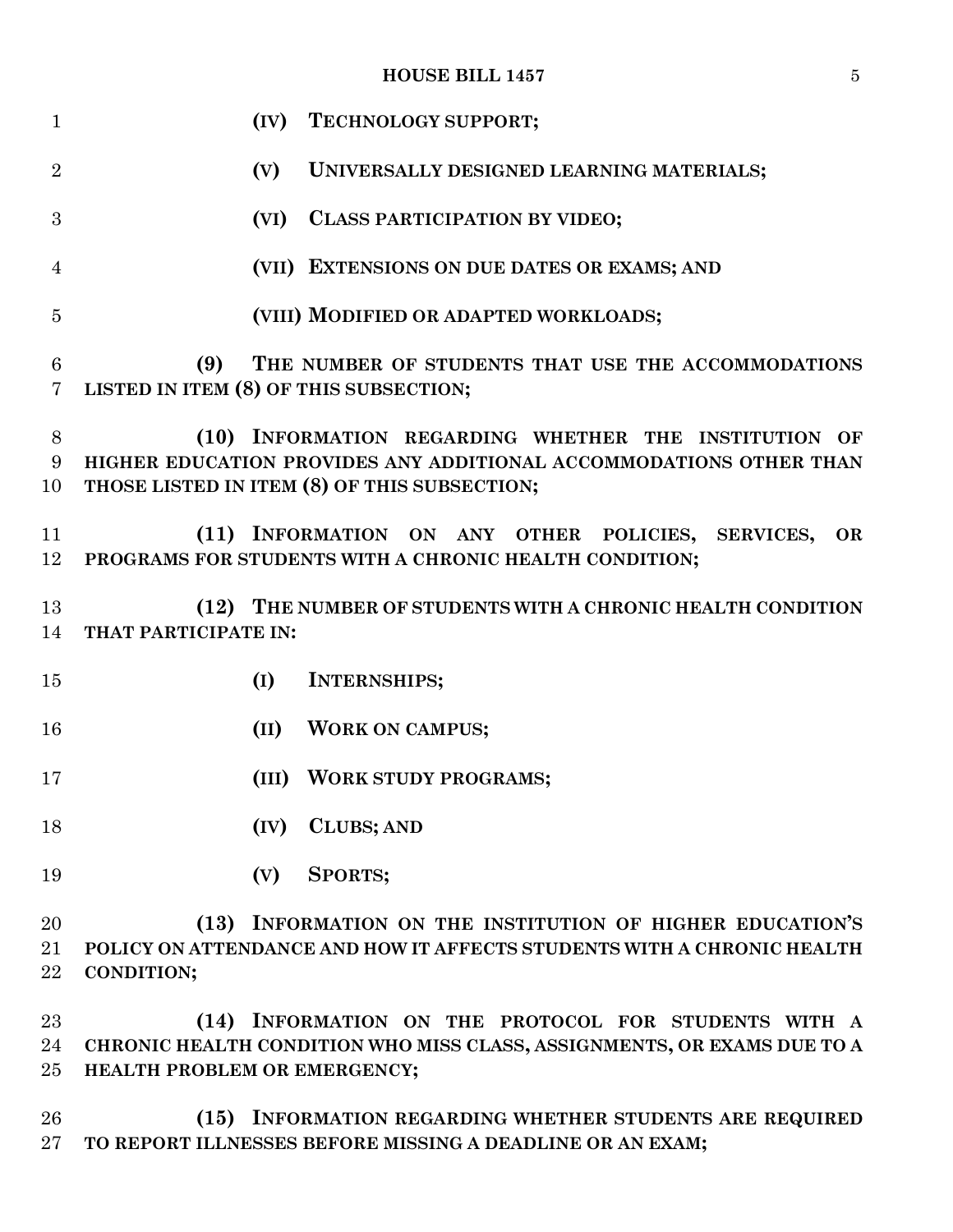**(16) INFORMATION ON THE INSTITUTION OF HIGHER EDUCATION'S PROTOCOL FOR:**

**(I) REPORTING ABSENCES; AND** 

**(II) ASKING FOR EXTENSIONS;**

 **(17) INFORMATION ON STUDENTS WITH A CHRONIC HEALTH CONDITION WITHDRAWING FROM CLASSES, INCLUDING:**

- 
- **(I) THE NUMBER PER YEAR;**

 **(II) HOW THE WITHDRAWAL IS REPORTED ON A STUDENT'S TRANSCRIPTS; AND**

 **(III) WHETHER A STUDENT FORFEITS TUITION PAID WHEN THE STUDENT WITHDRAWS FROM A COURSE;**

 **(18) THE NUMBER OF STUDENTS WITH A CHRONIC HEALTH CONDITION WHO HAVE DIFFICULTY MEETING FINANCIAL AID OR SCHOLARSHIP REQUIREMENTS BECAUSE OF PROBLEMS RELATED TO THE STUDENT'S CHRONIC HEALTH CONDITION;**

 **(19) INFORMATION ON STUDENTS WITH A CHRONIC HEALTH CONDITION RECEIVING AN INCOMPLETE GRADE IN CLASSES, INCLUDING:**

**(I) THE NUMBER OF INCOMPLETE GRADES PER STUDENT;**

 **(II) THE AMOUNT OF TIME THAT THE INSTITUTION OF HIGHER EDUCATION ALLOWS THE STUDENT TO COMPLETE THE COURSE; AND**

 **(III) THE NUMBER OF INCOMPLETE COURSES PER STUDENT THAT THE STUDENT EVENTUALLY COMPLETES;**

 **(20) INFORMATION ON THE INSTITUTION OF HIGHER EDUCATION'S POLICY FOR MEDICAL LEAVE, INCLUDING:**

 **(I) THE NUMBER OF STUDENTS WHO TOOK MEDICAL LEAVE; AND**

 **(II) WHETHER STUDENTS WHO TAKE MEDICAL LEAVE ARE ACADEMICALLY SUCCESSFUL AFTER THEY RETURN TO THE INSTITUTION OF HIGHER**